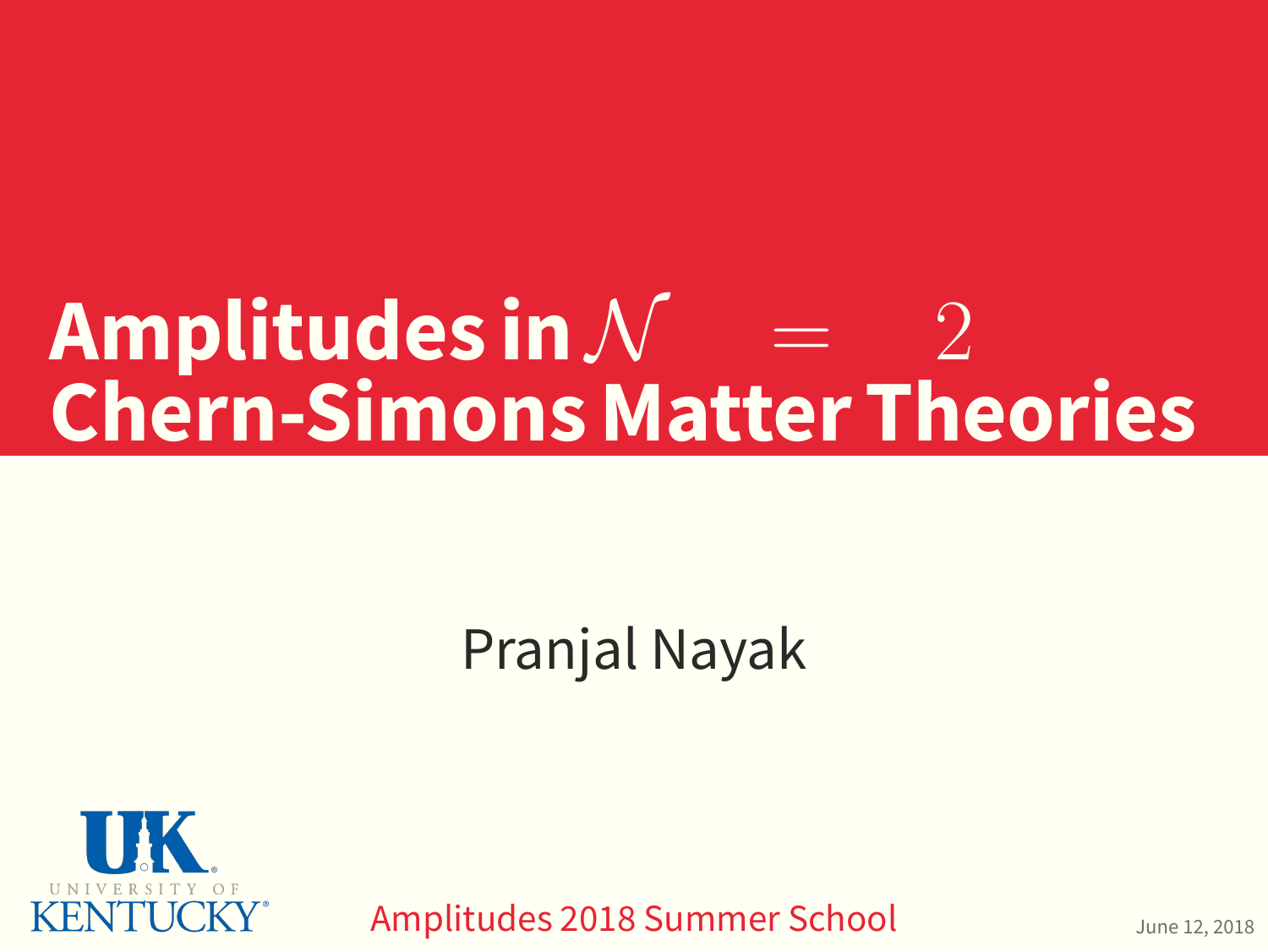#### $\blacktriangleright$  arXiv: 1710.04227

K.Inbasekar, S.Jain, **PN**, V.Umesh

#### arXiv: 1711.02672

K.Inbasekar, S.Jain, S. Majumdar, **PN**, T. Neogi, T. Sharma, R. Sinha, V.Umesh

 $\blacktriangleright$  ongoing work...

K.Inbasekar, S.Jain, **PN**, T. Sharma, V.Umesh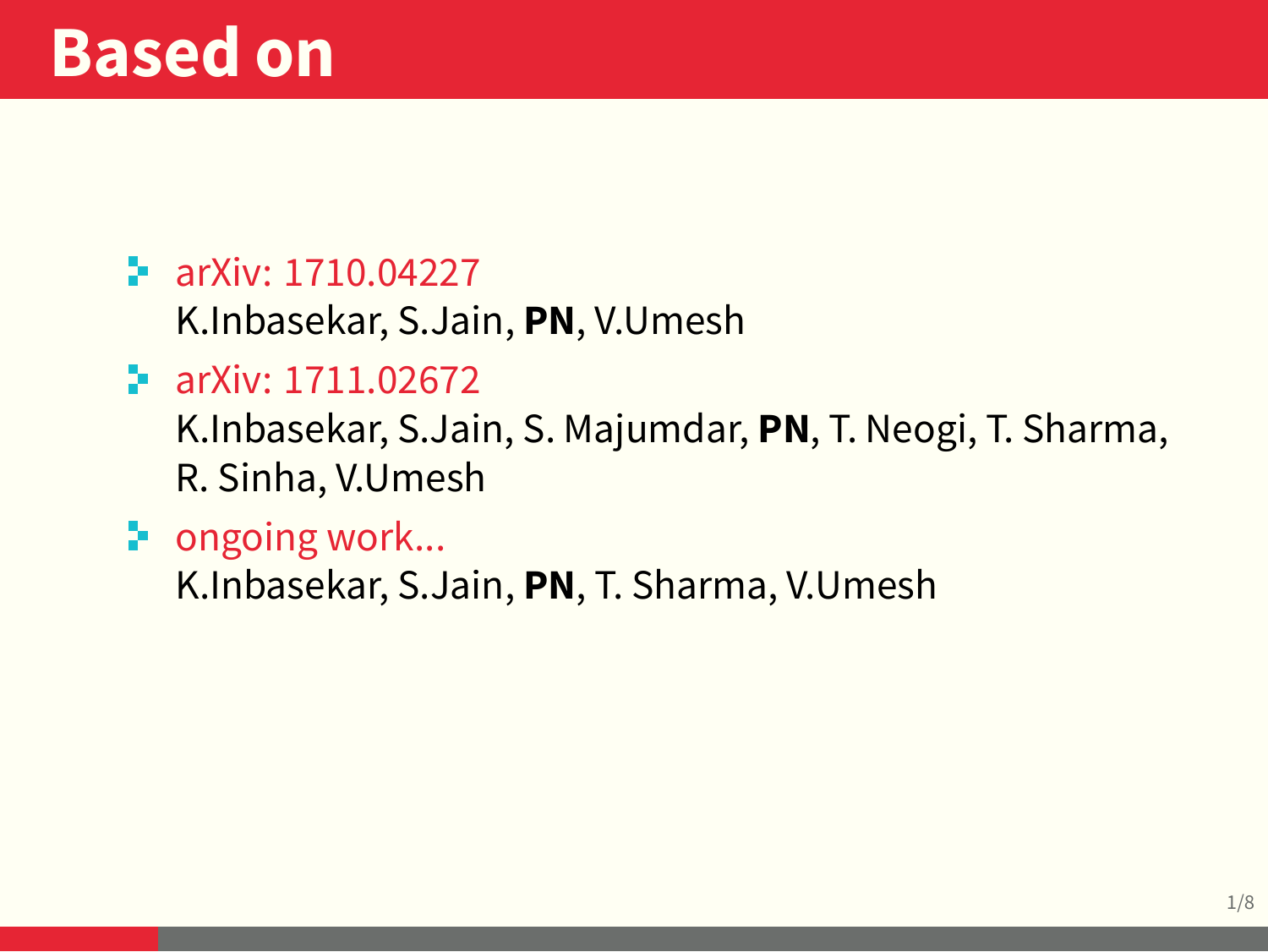# **Dualities in Chern-Simons theories**

Chern-Simons theories coupled to matter have been conjectured to enjoy a strong-weak duality [Giombi, Minwalla, Prakash et. al '11; Aharony, Gur-Ari, Yacoby '12]:

- $\blacksquare$  Free fermions coupled to Chern-Simons are dual to critical bosons coupled to Chern-Simons.
- $\mathcal{N}=2$  Chern-Simons theory coupled to fundamental matter is self dual

$$
S_{\mathcal{N}=2} = \int d^3x \left[ -\frac{\kappa}{4\pi} \epsilon^{\mu\nu\rho} \text{Tr} \left( A_{\mu} \partial_{\mu} A_{\rho} - \frac{2i}{3} A_{\mu} A_{\nu} A_{\rho} \right) \right. + \bar{\psi} i \mathcal{D} \psi - \mathcal{D}^{\mu} \bar{\phi} \mathcal{D}_{\mu} \phi + \frac{4\pi^2}{\kappa^2} (\bar{\phi} \phi)^3 + \frac{4\pi}{\kappa} (\bar{\phi} \phi)(\bar{\psi} \psi) + \frac{2\pi}{\kappa} (\bar{\psi} \phi)(\bar{\phi} \psi) \right] \kappa \to -\kappa, \lambda \to \lambda - \text{sgn}(\lambda)
$$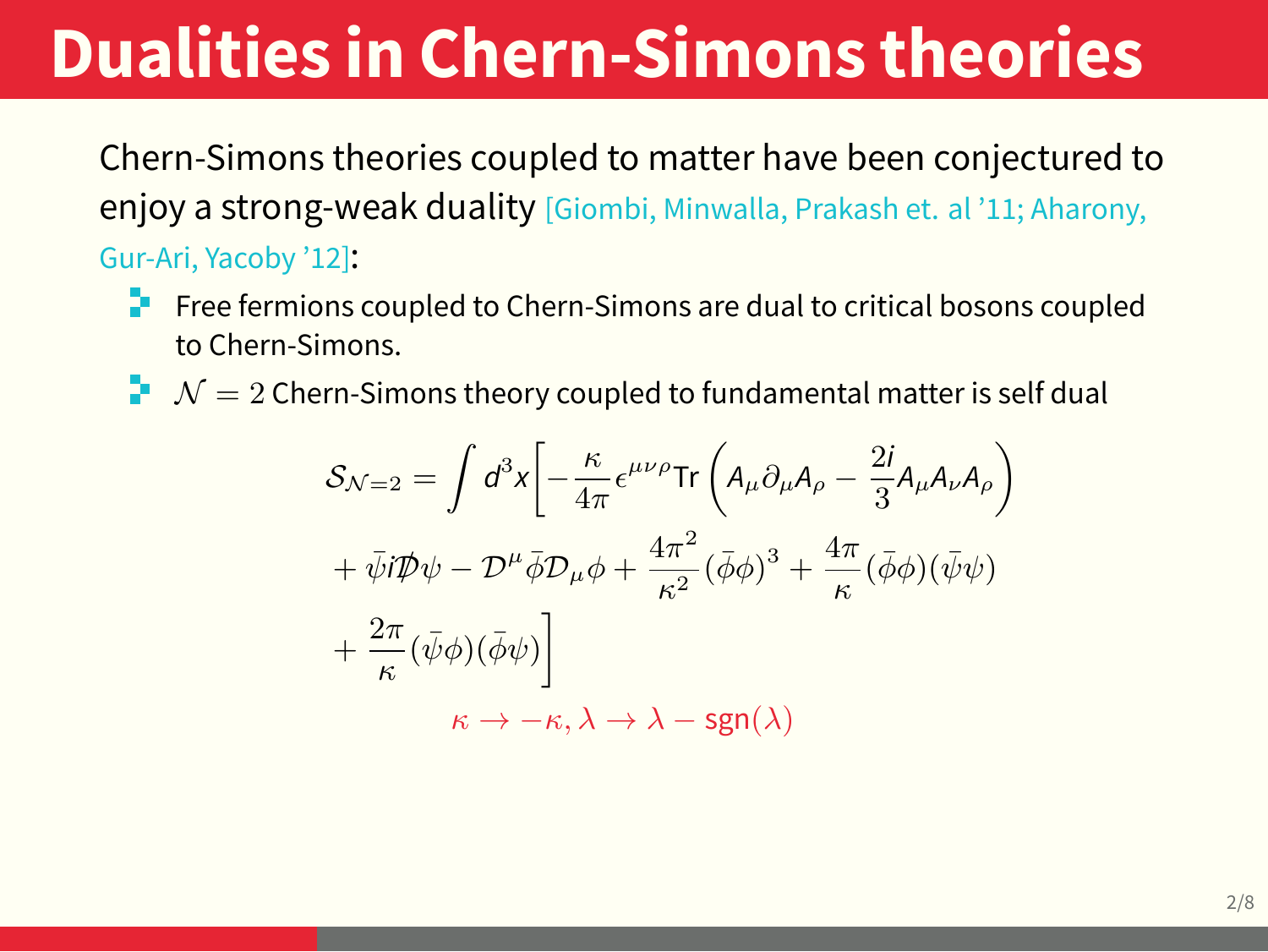### **Recursion Relations for Tree-level Amplitudes**

[arXiv: 1710.04227 K.Inbasekar, S.Jain, **PN**, V.Umesh]

 $\blacktriangleright$  By deforming external momenta in complex plane, a higher point amplitude factorizes into sum over product of lower point amplitudes



$$
A_{2n}(z=1) = \sum_f \int \frac{d\theta}{p_f^2} \left( z_{a,f} \frac{z_{b,f}^2 - 1}{z_{a,f}^2 - z_{b,f}^2} A_L(z_{a,f}, \theta) A_R(z_{a,f}, i\theta) + (z_{a,f} \leftrightarrow z_{b,f}) \right)
$$

 $z_{a,b;f}$  are the zeros of  $p_f^2(z) = 0$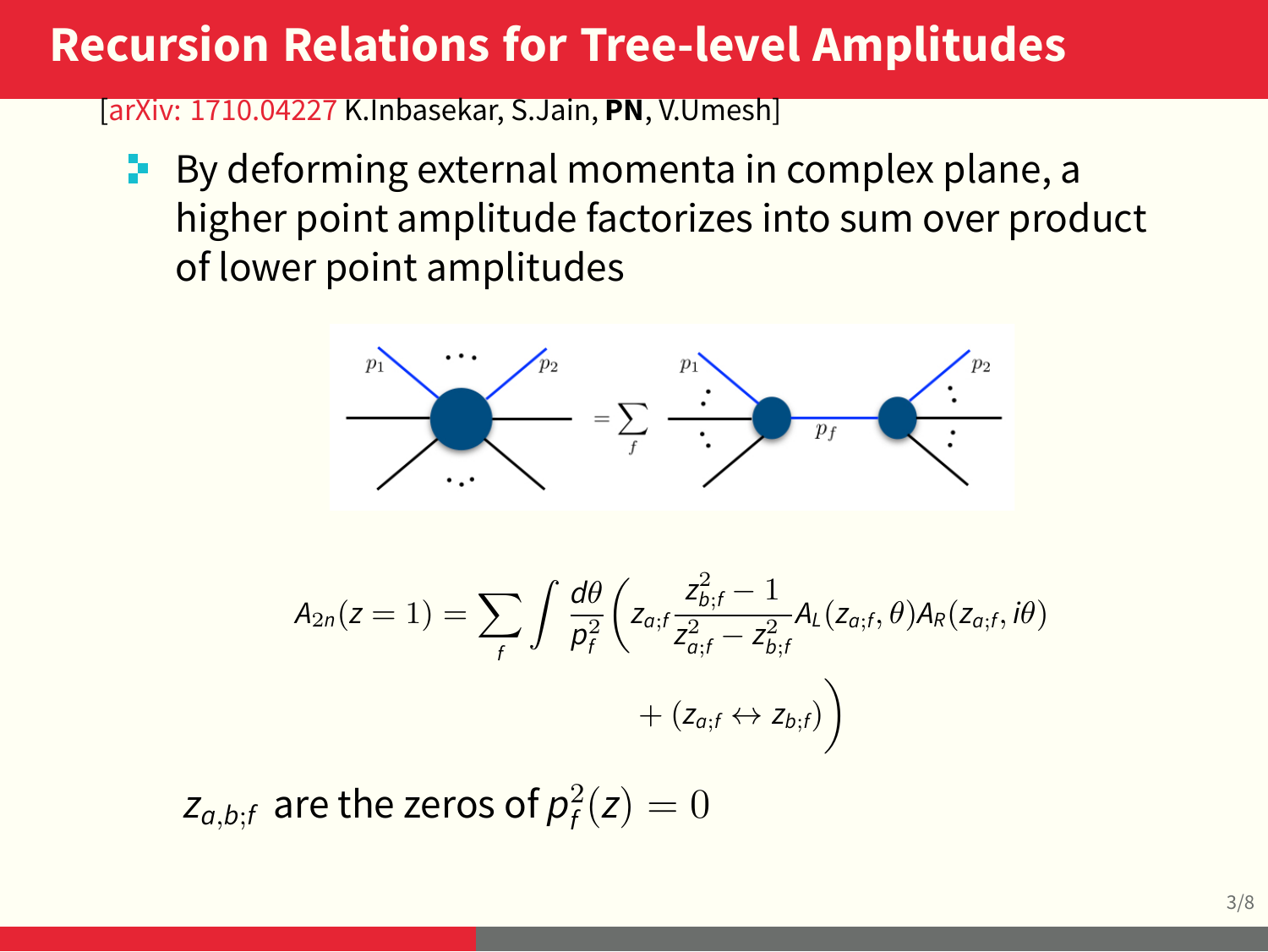### **Recursion Relations in non-SUSY theories**

- $\blacksquare$  Tree-level diagrams of fermion-only scattering amplitudes are same between SUSY/non-SUSY (fermion-coupled to CS) theory
- **SUSY** ward identity: 4-point super-amplitude is completely determined by 4-fermion scattering amplitude This implies, an arbitrary higher-point tree-level
	- amplitude can be written only in terms of 4-fermion amplitude
- $\blacksquare$  Hence, an arbitrary higher-point tree-level amplitude in fermion-coupled to CS theory can be written only in terms of 4-point fermion amplitude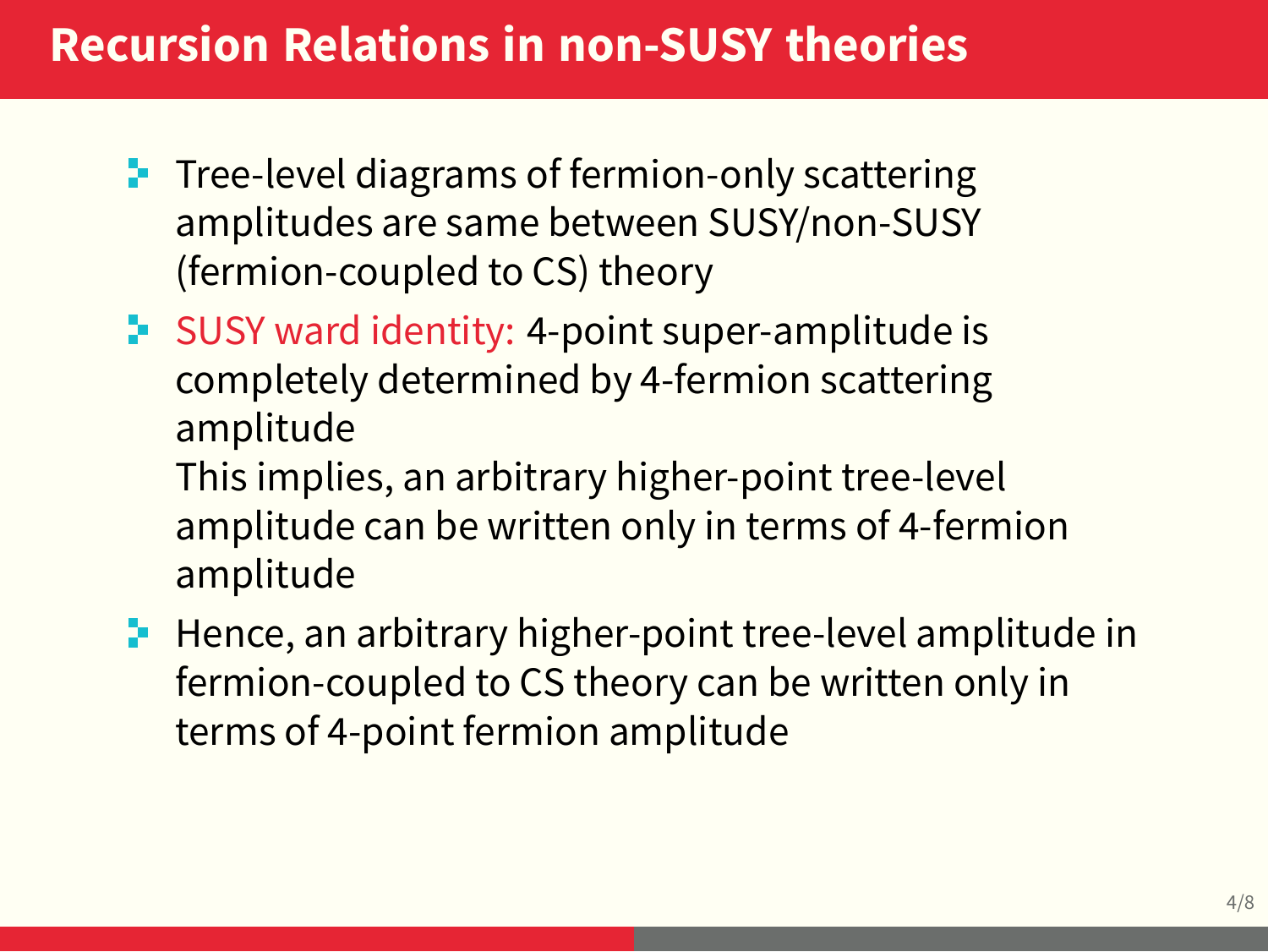# **4-pt Function in** *N* = 2 **Theory**

**Non-renormalization of 4-point amplitudes** 

 $2 \rightarrow 2$  scattering matrices are tree-level exact in  $\mathcal{N}=2$ theories [Inbasekar, Jain, Mazumdar, Minwalla, et al. '15],

$$
T_{\text{all-loop}}^{\text{non-anyonic}} = T_{\text{tree}} = \frac{4\pi}{\kappa} \frac{\langle 12 \rangle}{\langle 23 \rangle} \delta^{(3)}(P) \delta^{(2)}(Q)
$$

except in anyonic-channel,

$$
T_{\text{all-loop}}^{\text{anyonic}} = N \frac{\sin(\pi \lambda)}{\pi \lambda} T_{\text{tree}}
$$

 $\blacktriangleright$  Such non-renormalization in known examples is a result of some symmetries

Our work is directed towards understanding such hidden symmetries!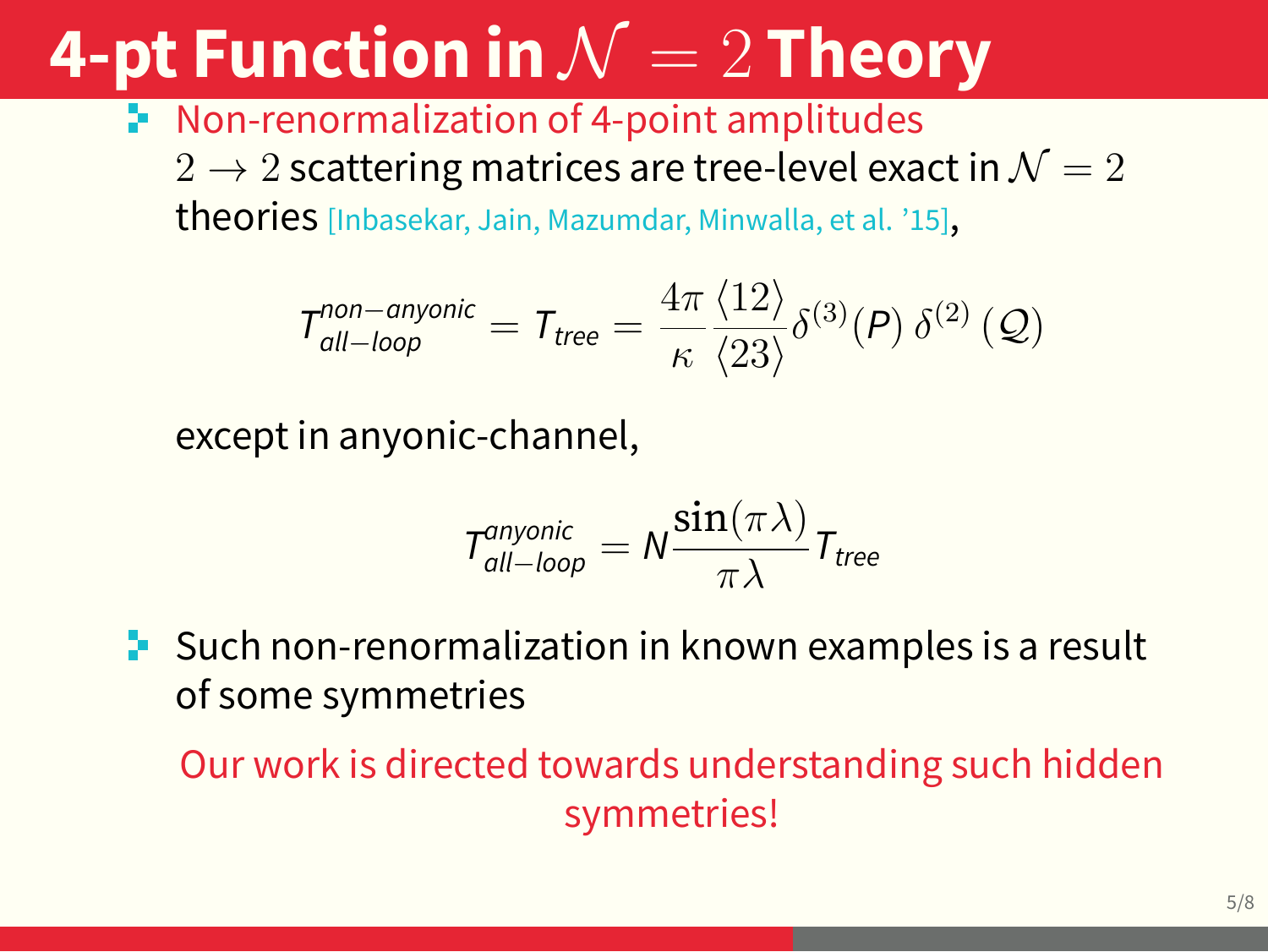# **Dual-Superconformal Symmetry**

arXiv: 1711.02672 K.Inbasekar, S.Jain, S. Majumdar, **PN**, T. Neogi, T. Sharma, R. Sinha, V.Umesh

- $\blacktriangleright$  The non-renormalization of the 4-point function in  $\mathcal{N}=2$  theory isn't well explained.
- $\blacksquare$  There is reason to believe that there might be some additional symmetry in the theory!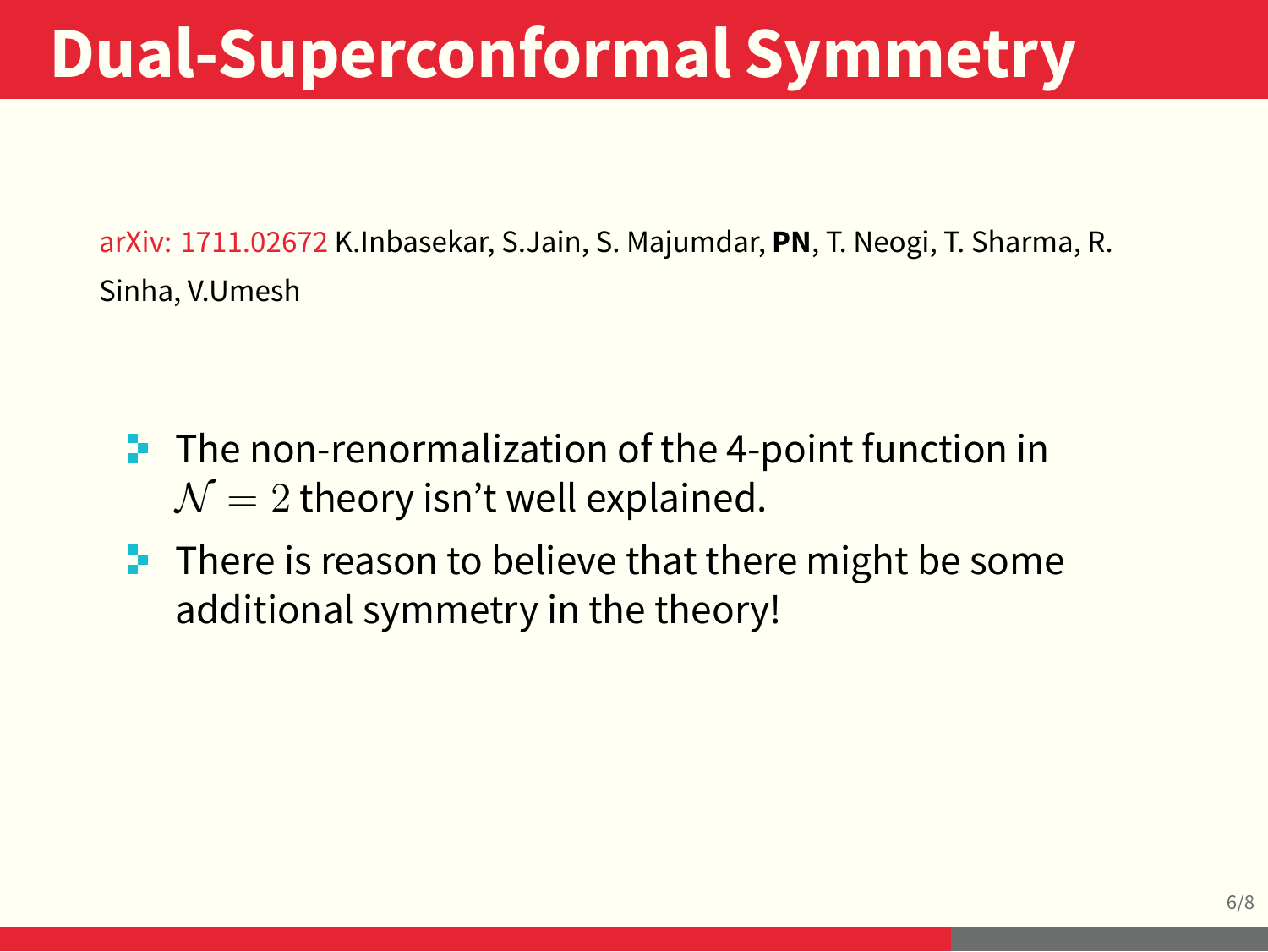### **Dual-Superconformal Symmetry**

**E** Define dual variables as follows:

$$
x_{i,i+1}^{\alpha\beta} = x_i^{\alpha\beta} - x_{i+1}^{\alpha\beta} = p_i^{\alpha\beta},
$$
  

$$
\theta_{i,i+1}^{\alpha} = \theta_i^{\alpha} - \theta_{i+1}^{\alpha} = q_i^{\alpha}
$$

 $\blacksquare$  The 4-point scattering amplitude can be written in terms of the dual variables:

$$
\mathcal{A}_4 = \sqrt{\frac{x_{1,3}^2}{x_{2,4}^2}} \delta^{(3)}(x_1 - x_5) \delta^{(2)}(\theta_1 - \theta_5)
$$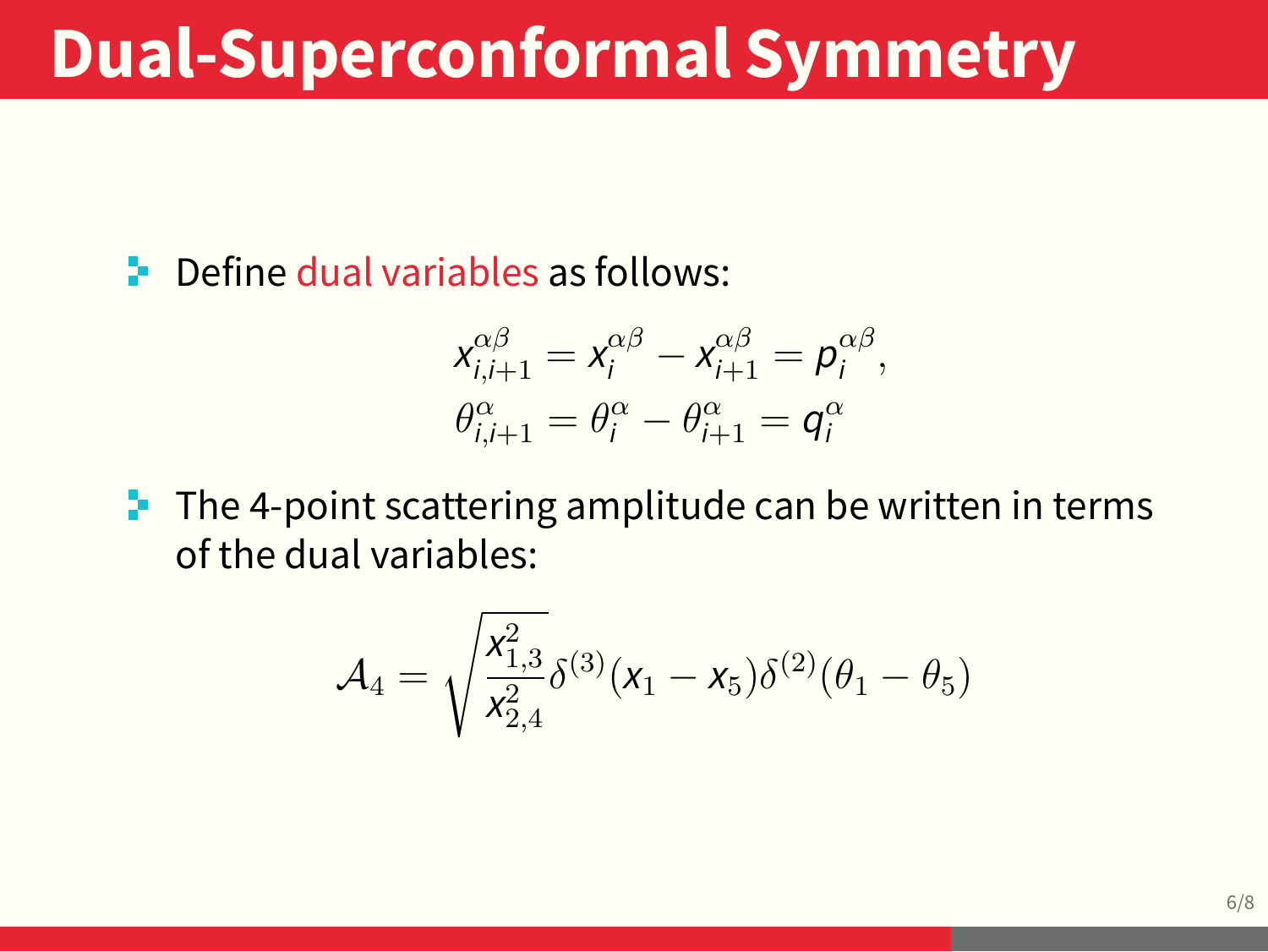### **Dual-Superconformal Symmetry**

$$
\left(K^{\alpha\beta} + \frac{1}{2}\sum_{j=1}^{4} \Delta_j X_j^{\alpha\beta}\right) A_4 = 0, \left(\bar{S}_{\alpha} + \frac{1}{2}\sum_{j=1}^{4} \Delta_j \theta_{j\alpha}\right) A_4 = 0
$$

where, *Kαβ* and *Sαβ* are the generators in superconformal algebra:

$$
K^{\alpha\beta} = I P_{\alpha\beta} I \, , \, \bar{S}_{\alpha} = I \bar{Q}_{\alpha} I
$$

#### with,

$$
\mathcal{P}_{\alpha\beta}=\sum_{j=1}^4\frac{\partial}{\partial x^{\alpha\beta}_i},\ \ \bar{\mathcal{Q}}_{\alpha}=\sum_{j=1}^4\theta^{\beta}_i\frac{\partial}{\partial x^{\beta\alpha}_i}
$$

 $\blacktriangleright$  With particular choice of dual coordinates we have  $\Delta_i = \{3, 1, -1, 1\}$